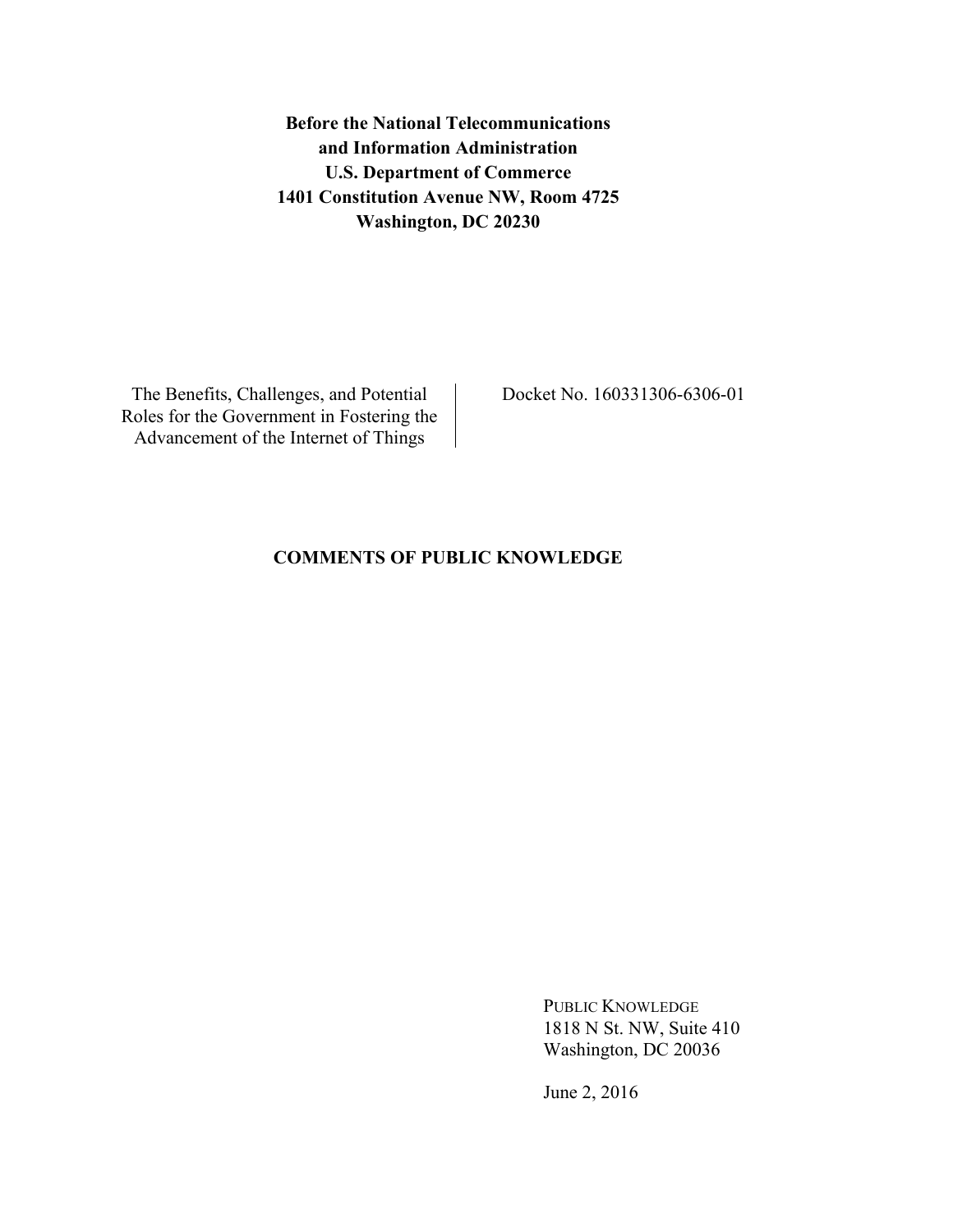### **Introduction**

Public Knowledge appreciates the opportunity to submit comments in connection with NTIA's request: The Benefits, Challenges, and Potential Roles for Government in Fostering the Advancement of the Internet of Things. The Internet of Things ("IoT") means more software embedded in everyday consumer devices, and an increasing amount of varying types of data travelling among networked devices. Accordingly, IoT poses unique policy challenges impacting competition, innovation, consumer ownership and autonomy, consumer protection, privacy, social and economic equity, and access to limited spectrum resources. As IoT products and services continue to develop, Public Knowledge urges NTIA and the Department of Commerce to consider the wide range of potential effects on the rights and interests of consumers.

These comments touch on many of the different questions published in NTIA's request for comments. However, for organizational purposes, the following responses are specifically addressed to Questions 6 and 15, and 17–19.

### **Responses to Question 6**

Question 6 asks commenters to address technological issues that may hinder the development of IoT, and what the government can do to help mitigate these issues.

In order for IoT to succeed, devices must be able to connect seamlessly and cheaply to the Internet and to each other. In practice, this will largely depend upon wireless communications, which in turn depends upon radio spectrum.

While some IoT devices and services can and do use licensed spectrum, the dominant source of connectivity for IoT is unlicensed spectrum, through technologies

2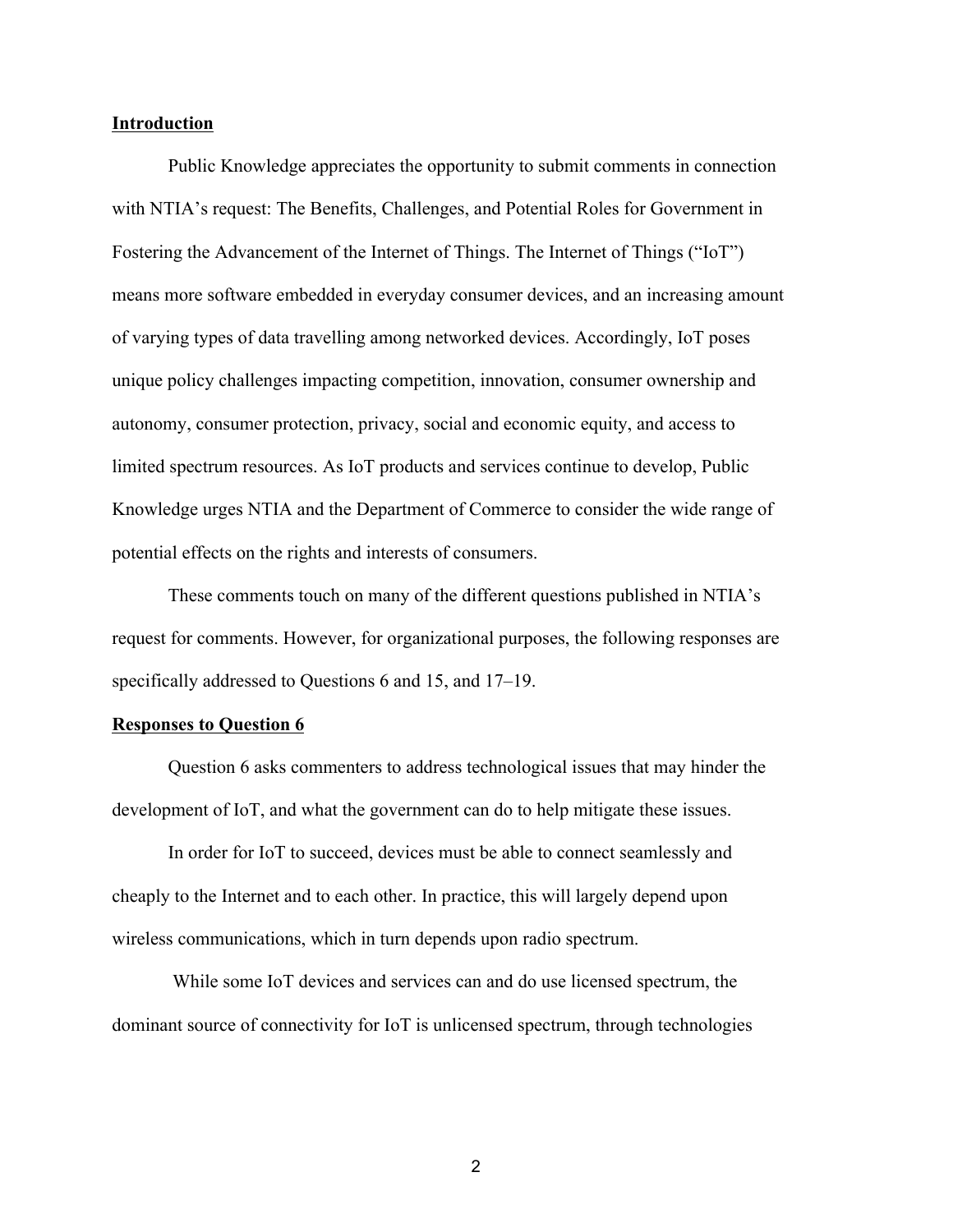such as Wi-Fi and Bluetooth.<sup>1</sup> Much of the traffic from IoT devices is relatively lowbandwidth and tolerant of the environment of license-exempt spectrum. A great deal involves local area networks and other communications across short distances, where devices can communicate with one another without routing through the internet. The nature of this traffic is well suited to networks using unlicensed spectrum, as opposed to costly mobile broadband networks operating on licensed spectrum. Indeed, it is possible that many IoT applications would never develop at all without a ubiquity of cheap, unlicensed spectrum.

While the availability of license-exempt spectrum has driven recent expansion and deployment of IoT, two major threats loom on the horizon. First is the potential exhaustion of unlicensed capacity available for IoT, creating a "spectrum crisis" for open spectrum similar to the "spectrum crisis" for exclusive use spectrum that has driven spectrum policy for the last 5 years. Second is the emergence of actors with the technical capacity and incentive to either block or degrade Wi-Fi and unlicensed spectrum generally. Federal policy must address both of these concerns to assure a robust and healthy future for IoT.

While the FCC has commenced several proceedings in recent years to expand the availability and utility of unlicensed spectrum, they will likely not be sufficient to meet

 <sup>1</sup> *See* Wi-Fi Alliance *"Fifteen for 2015" predictions,* Wi-Fi Alliance (Jan. 13, 2015), http://www.wi-fi.org/ beacon/wi-fi-alliance/wi-fi-alliance-fifteen-for-2015-predictions ("Wi-Fi leads in smart home, industrial IoT, and connected car."); Richard Katz, *Telecom Advisory Servs., LLC, Assessment of the Future Economic Value of Unlicensed Spectrum In the United States* (2014), http://www.wififorward.org/wpcontent/uploads/2014/01/Katz-Future-Value-Unlicensed-Spectrum- nal-version-1.pdf; Richard Thanki, *The Economic Significance of License Exempt Spectrum To the Future of the Internet* (2012), http://download.microsoft.com/download/A/6/1/A61A8BE8-FD55-480B-A06F-F8AC65479C58/Economic% 20Impact%20of%20License%20Exempt%20Spectrum%20-%20Richard%20 anki.pdf.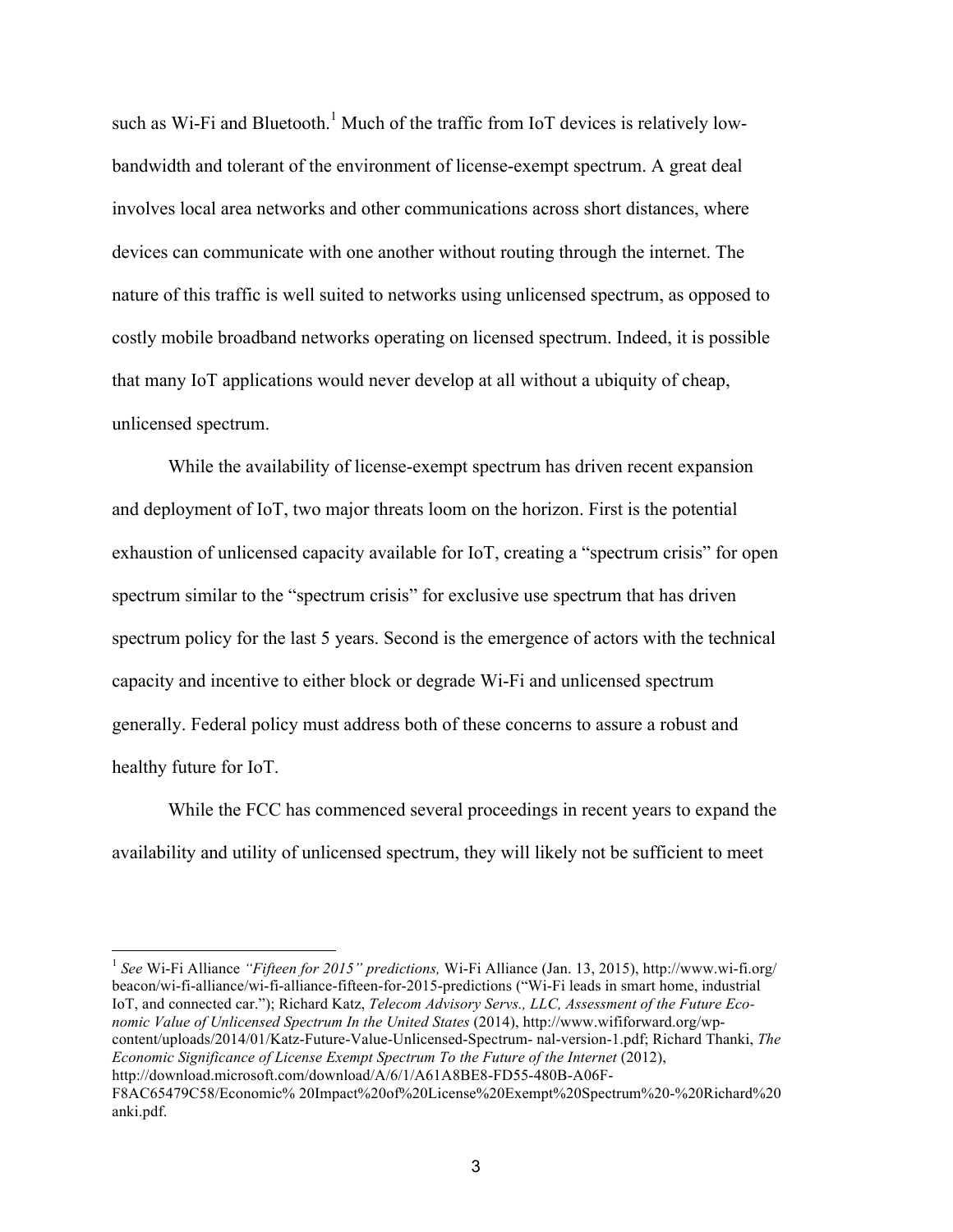the long-term demand generated by IoT and other applications. <sup>2</sup> Wireless carriers have turned to unlicensed spectrum to meet their increasing need for capacity through "Wi-Fi offload." As a result, some experts predict that Wi-Fi networks will carry as much as  $60\%$  of all traffic originating on smartphones by 2019.<sup>3</sup> Just as the FCC proposed developing a "spectrum pipeline" for licensed spectrum in 2010, the government should supplement this with a spectrum pipeline for unlicensed spectrum. In addition, Public Knowledge recommends the following:

- The FCC should move expeditiously to complete its proceedings to expand shared access of 5GHz band. Auto manufacturers should be required to demonstrate interference with proposed use of their assigned spectrum, and to propose suitable mitigation measures that will permit enhanced shared access for the Internet of Things.<sup>4</sup>
- Congress should amend Section 922 of the Telecommunications Act to require the Administrator of NTIA and the Chairman of the FCC to identify federal bands suitable for license-exempt or otherwise shared operation with non-federal users as part of the National Spectrum Allocation Planning, and even in the absence of

<sup>2</sup> *See* Cisco, *Cisco Visual Networking Index: Global Mobile Data Traffic Forecast Update*, 2015–2020 (February 3, 2016), http://www.cisco.com/c/en/us/solutions/collateral/service-provider/visual-networkingindex-vni/mobile-white-paper-c11-520862.pdf.<br><sup>3</sup> Andrew Burger, *Juniper: Wi-Fi Offload Will Reach Nearly 60 Percent of Mobile Traffc*, Telecompetitor

<sup>(</sup>June 18, 2015), http://www.telecompetitor.com/juniper-wi- -o oad-growth-will-reach-nearly-60-percent-

 $4$  A portion of the Unlicensed National Information Infrastructure (U-NII) Band was assigned to the auto industry in 1999 for development of collision avoidance systems. This assignment was intended to be shared with unlicensed operations already designated for the band. *See* 28 F.C.C. Rcd. 1769, ¶¶ 92–93. Since 1999, the auto industry has failed to develop any standards or technology suitable for deployment. Since the FCC announced its intent in 2012 to expand the availability of this portion of the U-NII Band for advanced Wi-Fi capabilities, the auto industry has fiercely resisted any rule change that would facilitate deployment of Next Generation Wi-Fi. Automobiles already use licensed and unlicensed spectrum as part of the Internet of Things, including anti-collision radar and rear-view cameras, without any deployment by auto manufacturers on the 5 GHz spectrum assigned to them in 1999.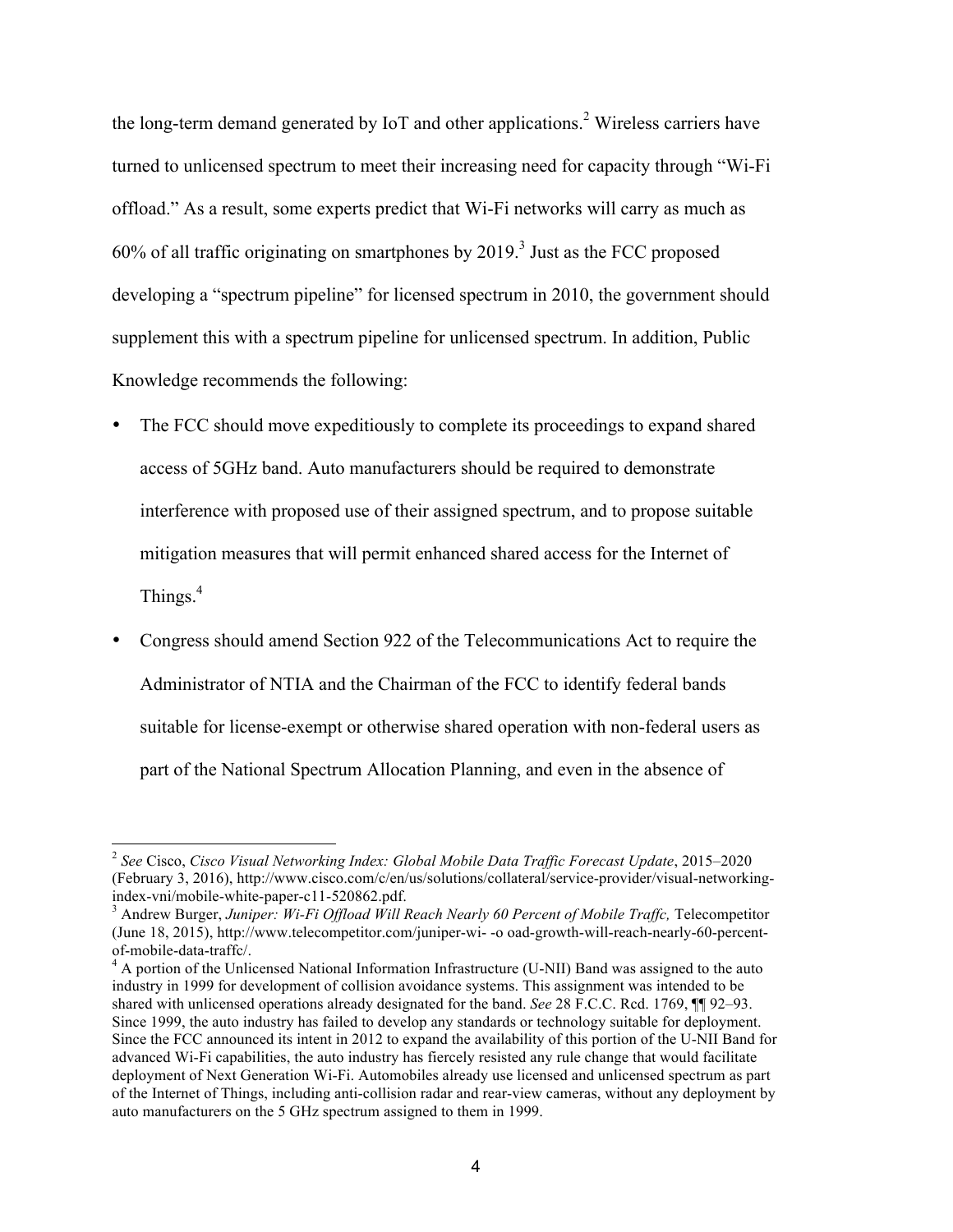Congressional action, NTIA and the FCC should take such action to the extent allowed by their current authority.

• Congress should direct the Congressional Budget Office to develop and implement a dynamic scoring methodology to reflect the macroeconomic benefits of existing license-exempt access to spectrum and of expanding license-exempt access to spectrum. Congress should further require CBO and the Office of Management and Budget (OMB) to use this methodology when assessing all proposals for allocation of spectrum.

Additionally, several pending bills in Congress could increase the availability of unlicensed spectrum, deserving serious consideration. In particular, the MOBILE NOW Act, $5$  if enacted, would identify 255 mHz of spectrum to be made available for broadband, specifying that a minimum of 100 mHz should be for unlicensed use. And the DIGIT Act<sup>6</sup> would direct the FCC and NTIA to evaluate spectrum needs for IoT and what actions are required to ensure sufficient capacity.

Because devices using license-exempt spectrum are not entitled to interference protection, there is considerable concern that actors with the incentive to degrade operation of competing services using license exempt spectrum will either deliberately choose to do so or will deploy technologies indifferent to their overall impact on the unlicensed ecosystem. Recently, a number of stakeholders (including Public Knowledge) have raised concerns over the planned deployment of LTE over unlicensed spectrum (LTEU) by wireless carriers to supplement their existing LTE deployments on licensed

<sup>&</sup>lt;sup>5</sup> The Making Opportunities for Broadband Investment and Limiting Excessive and Needless Obstacles to Wireless Act, S. 2555, 114th Cong. (Feb. 11, 2016). <sup>6</sup> Developing Innovation and Growing the Internet of Things Act, S. 2607, 114th Cong. (Mar. 1, 2016).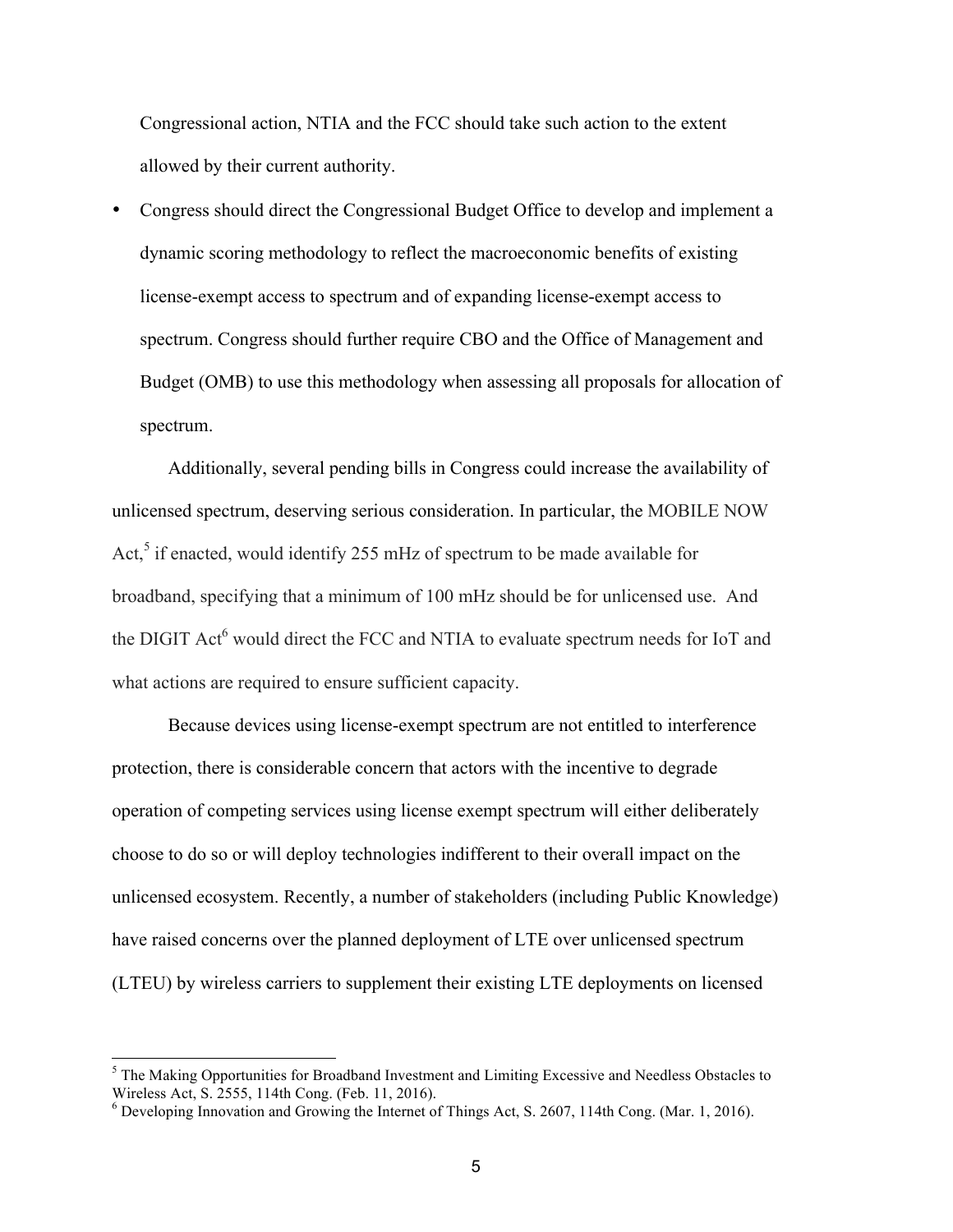spectrum.<sup>7</sup> Although proponents insist that LTEU/License Assisted Access ("LAA") will not degrade Wi-Fi, other stakeholders note that LTEU/LAA protocols have the capacity to do so, and that wireless carriers could benefit from such degradation by inhibiting competing mobile service offered by wireline broadband providers over Wi-Fi. Additionally, Qualcomm–the primary chip vendor for LTEU/LAA – may have an incentive to shift the standard development process away from Wi-Fi standards bodies, which have adopted policies that limit Qualcomm's ability to deny rival chipmakers licenses on fair, reasonable and nondiscriminatory terms.<sup>8</sup>

The FCC's authority should be clarified to allow it to sanction actors who either degrade traffic over unlicensed spectrum deliberately or who deploy technologies with callous indifference to their detrimental impact. Arguably the Communications Act already provides mechanisms for the FCC to do this, $9$  but the full Commission has never determined this definitively.

#### **Responses to Question 15**

Question 15 asks commenters to address the "main policy issues that affect or are affected by the IoT," and how the government should address those issues. IoT presents exciting new opportunities for innovation, competition, and technological development, but it also presents policy challenges that broadly implicate the rights and interests of consumers. Specific policy issues that affect or are affected by the Internet of Things

<sup>7</sup> *See* Reply Comments of Open Technology Institute at New America, Public Knowledge, Free Press, and Common Cause 24–26, in *Office of Engineering and Technology and Wireless Telecommunications Bureau Seek Information on Current Trends in LTE-U and LAA,* ET Docket No. 15-105 (Federal Communications Commission June 26, 2015) ("LTE –U Comments") *available at*  http://apps.fcc.gov/ecfs/document/view?id=60001105564.

<sup>8</sup> *See id.*

<sup>9</sup> *See* 47 U.S.C. § 333 (prohibiting anyone from "willfully or maliciously" interfering with any signal "licensed or authorized" by the FCC);  $\S$  324 (requiring all users of radio frequencies to use the minimum power necessary to complete the desired communication).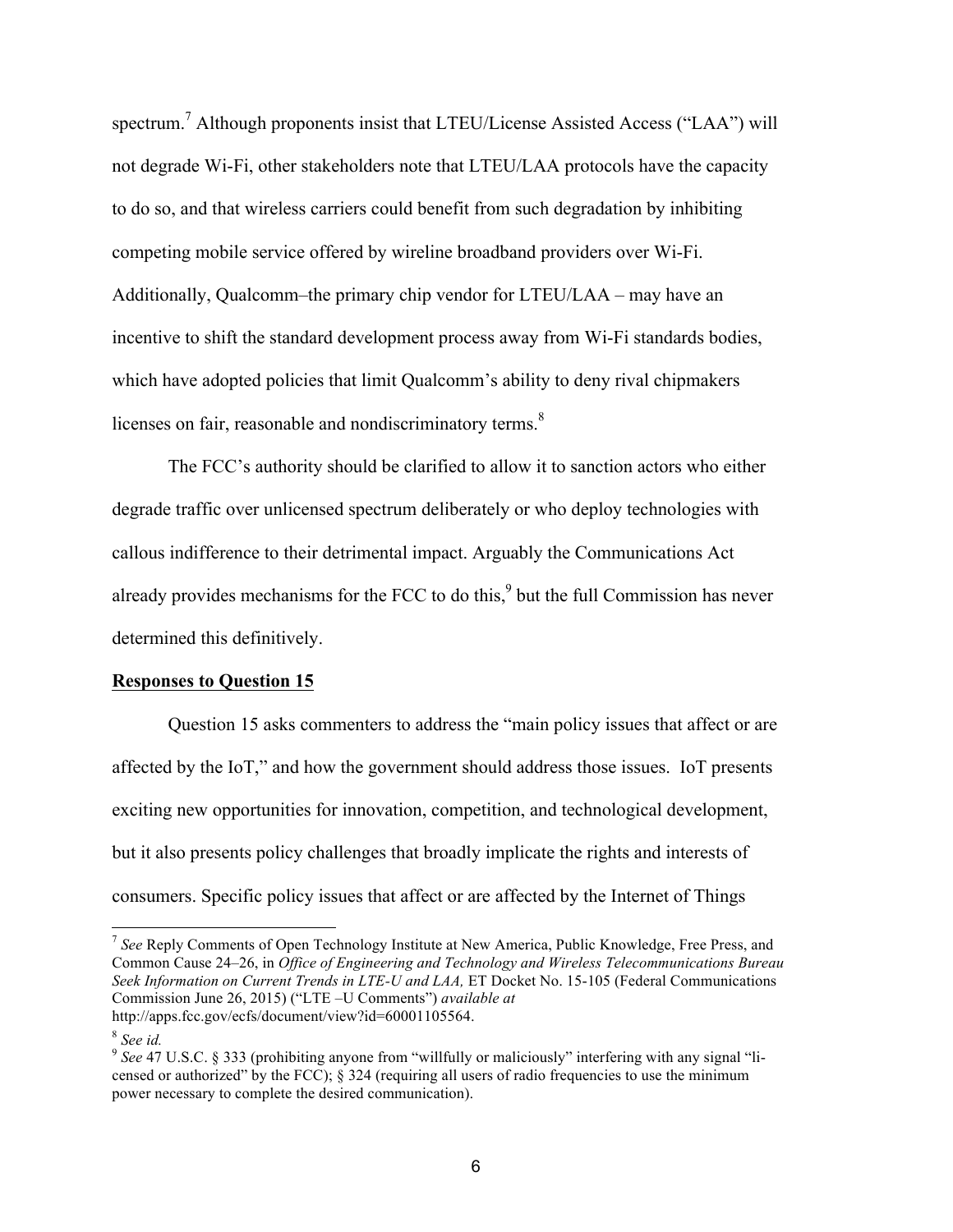include: patent quality and fairness in patent assertion, ownership rights in electronic devices, the freedom to tinker and to innovate, consumer protection, communications privacy, consumer protection, social and economic equity, and spectrum management.

### **A. Improving patent quality and preventing abuses in patent assertion**

Patent quality and fairness in patent assertion will be central to the successful development and commercialization of IoT products and services. Concern over so-called patent trolls using the economics of litigation to attack small, innovative businesses abound in the news, in the Administration, in Congress, and even in the opinions of the Supreme Court. The problems in the patent system that give rise to these concerns may also threaten IoT innovation. While patents can provide a strong incentive for the development of new technologies, a system rife with overbroad patents and abusive litigation will drive innovation backwards, hampering innovators' efforts and resources and deterring successful commercialization.

IoT is often about connecting multiple physical devices: the alarm clock tells the coffee machine to turn on, the refrigerator tells the smart phone what food to buy at the grocery store, and so on. These are simple, obvious ideas— any imaginative person could devise them—and the value for consumers is not in the idea itself but in the implementation and standardization among companies that bring these ideas to market. But it is disappointingly common to see patents on these basic ideas of connecting one known technology to another. Consider the following examples:

• U.S. Patent No.  $6,975,958$ : Connecting a thermostat to the Internet.<sup>10</sup>

<sup>&</sup>lt;sup>10</sup> U.S. Patent No. 6,975,958 (filed Apr. 30, 2003); see Mike Masnick, Honeywell's Lawsuit Against Nest: The Perfect Example of Legacy Players Using Patents to Stifle Innovation, Techdirt Innovation (May 8, 2012), https://www.techdirt.com/blog/innovation/articles/20120508/03354418823/honeywells-lawsuitagainst-nest-perfect-example-legacy-players-using-patents-to-stifle-innovation.shtml.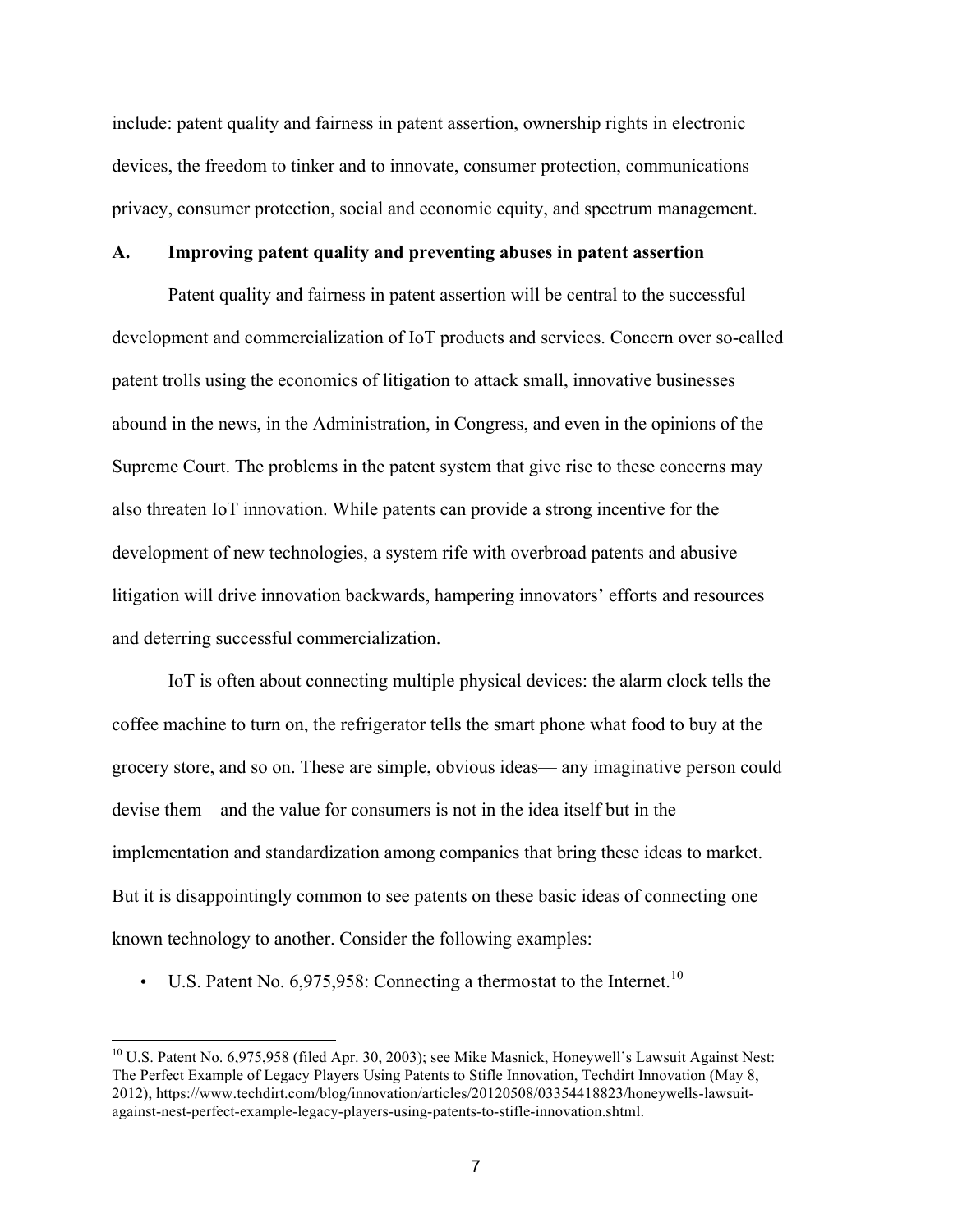- U.S. Patent No. 6,199,048: Connecting a barcode scanner to a networked computer database.<sup>11</sup>
- U.S. Patent No. 7,324,833: Connecting an iPod to a car.<sup>12</sup>
- U.S. Patent No. 7,343,165: Connecting a GPS to user directory information.<sup>13</sup>
- U.S. Patent No. 7,016,512: Connecting a hearing aid to an electrical plug.<sup>14</sup>

Such patents could easily stifle the development of new Internet of Things devices, and they could unexpectedly and undesirably deem every consumer of such devices an infringer and breaker of the law merely for connecting those devices to each other. Current efforts on patent litigation reform may mitigate this risk, as well as encouraging and facilitating the U.S. Patent and Trademark Office's efforts toward improving patent quality.15

# **B. Discouraging private attempts to undermine consumers' full ownership of their devices**

The principle that physical, personal property may not be encumbered by post-

sale restrictions set by a seller of that property—that chattels may not be subject to

servitudes—dates back to Lord Coke's common law treatise of 1628. It is now embodied

in copyright's first sale doctrine and patent law's doctrine of exhaustion. But the right of

<sup>11</sup> U.S. Patent No. 6,199,048 (filed Jan. 15, 1999); see Michael Barclay, U.S. Patent Office Rejects All Ninety- Five NeoMedia Patent Claims, Electronic Frontier Found. (July 18, 2008),

https://www.eff.org/deeplinks/ 2008/07/u-s-patent-office-rejects-all-ninety-five-neomedia.<br><sup>12</sup> U.S. Patent No. 7,324,833 (filed Sept. 23, 2004); see Samuel Howard, Affinity Labs Hits Car Stereo Cos.

With Patent Suit, Law360 (Sept. 2, 2008), http://www.law360.com/articles/67992/affinity-labs-hits-carstereo-cos- with-patent-suit.<br><sup>13</sup> U.S. Patent No. 7,343,165 (filed Apr. 11, 2001); see Jeff John Roberts, Patent Troll Says It Owns GPS,

Sues Foursquare, Gigaom (July 26, 2012), https://gigaom.com/2012/07/26/patent-troll-says-it-owns-gpssues- foursquare/.<br><sup>14</sup> U.S. Patent No. 7,016,512 (filed Aug. 29, 2003); see K/S HIMPP v. Hear-Wear Techs., LLC, 751 F.3d

<sup>1362, 1367 (</sup>Fed. Cir. 2014) (Dyk, J., dissenting) ("This should be an easy case, reversing the quite odd decision of the United States Patent and Trademark Office . . . that it could not consider whether multipronged electrical connections were well known in the prior art.").<br><sup>15</sup> See Charles Duan et al., Comments of the Electronic Frontier Foundation, Engine Advocacy, and Public

*Knowledge*, Enhancing Patent Quality, 80 Fed. Reg. 6475 (USPTO May 6, 2015), h

p://www.uspto.gov/sites/ default/ les/documents/2015quality\_a\_e \_06may2015.pdf.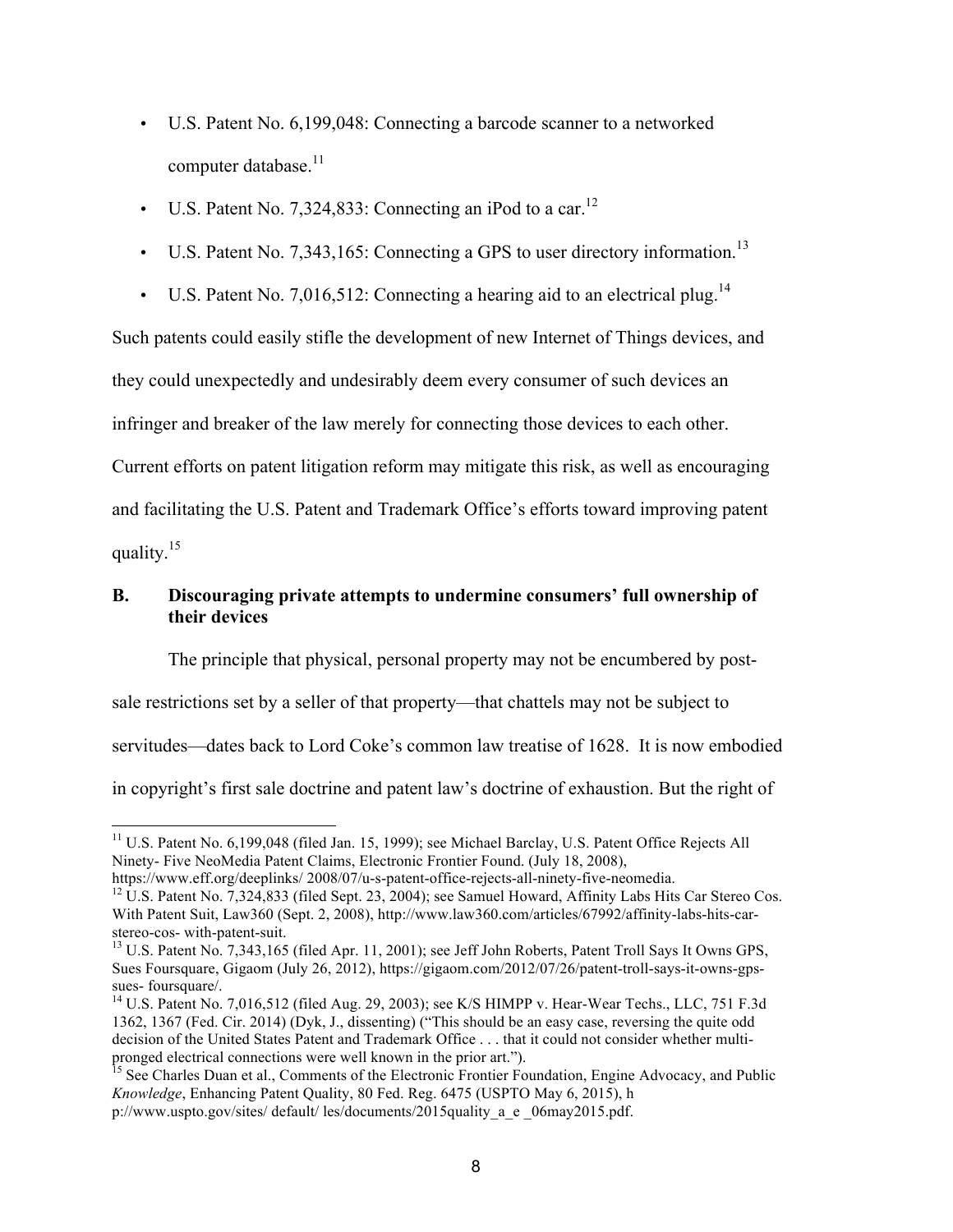owners to be free of easements on their things has been attacked in a number of ways using intellectual property law, with particular relevance to IoT.

Manufacturers have frequently attempted to establish that a purchaser of a device with embedded software is not "the owner of a copy" of that software, but merely a licensee. For example, many product manufacturers write End User License Agreements (EULAs) claiming that embedded software is never owned by the user. Under this approach, a rightsholder may condition a license to that software on a user forfeiting certain rights that would otherwise flow from his or her ownership of the physical device. This theory, if successful, could expose a user who violates such contractual restrictions to liability for copyright infringement, notwithstanding the exception contained in 17 U.S.C.  $\S 117(a)$ .<sup>16</sup> Despite concerns that this practice "would allow software copyright" owners far greater rights than Congress has generally conferred on copyright owners,"<sup>17</sup> courts have overall upheld the idea that software purchasers may be denied statute as "owners" by virtue of EULAs.<sup>18</sup>

Furthermore, while some courts have stated that §1201 of the Digital Millennium Copyright Act does not "allow any company to attempt to leverage its sales into aftermarket monopolies,"<sup>19</sup> the Library of Congress has, in the past, permitted such

<sup>16</sup> Owners of copies of software are permitted to make whatever new copies of software that are "an essential step in the utilization of the computer program in conjunction with a machine." 17 U.S.C. 117(a)(1). See generally Comments of Public Knowledge and New America's Open Technology Institute, in Software-Enabled Consumer Products Study, Docket No. 2015-6 (Copyright Office February 16, 2016), available at https://www.regulations.gov/#!documentDetail;D=COLC-2015-0011-0012 available at https://www.regulations.gov/#!documentDetail;D=COLC-2015-0011-0012<br><sup>17</sup> MDY Indus., LLC v. Blizzard Entm't, INc., 629 F. 3d 928, 941 (9<sup>th</sup> Cir. 2010).<br><sup>18</sup> See, e.g., Vernor v. Autodesk, Inc., 621 F. 3d 1102,

*Computer, INc., 991 F.2d 511, 518 n. 5 (9<sup>th</sup> Cir. 1993), MDY Indus., 629 F.3d at 938.* <sup>19</sup> *Chamberlain Group, Inc. V. Skylink Techs., INc., 381 F.3d 1178, 1201 (2004).*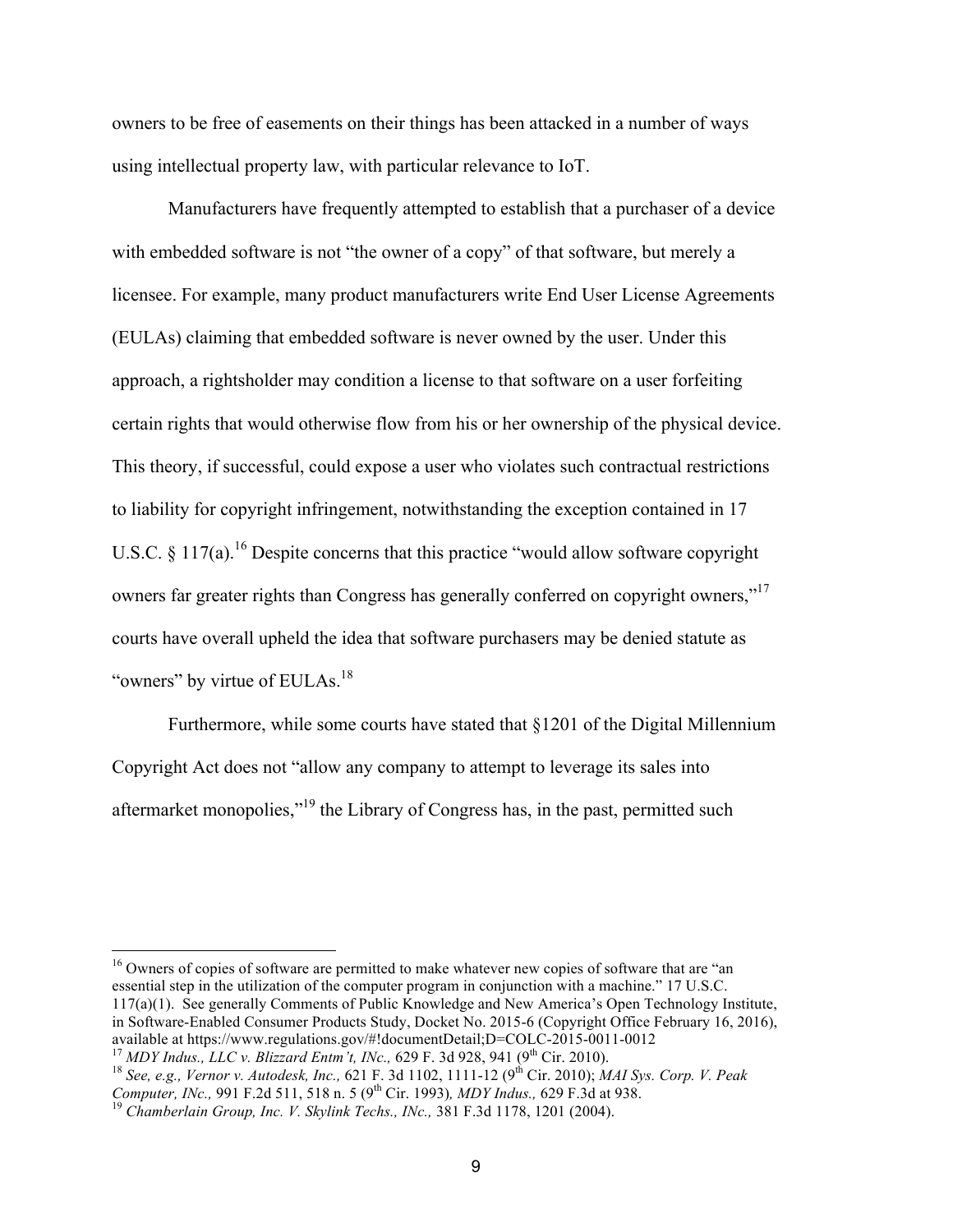restrictions, for example, by denying consumers the right to unlock their cellphones to use them with multiple mobile phone networks. $20$ 

These efforts to restrict ownership directly harm consumers, who typically value the freedom to use their purchase products without post-sale restrictions. Full ownership rights for purchased devices confer numerous societal and economic benefits. For example, they avoid unnecessary administrative costs of tracing the trail of restrictions on any given product. They open the door to secondary markets like eBay. And they protect against the anti-competitive harms from post-sale lock-in with exclusive platforms and suppliers.

One legislative approach to protecting consumers' ownership interests is the You Own Your Own Devices (YODA), which provides that a consumer is allowed to sell a device containing operating software regardless of any contractual provisions on the right to resell such software. $21$ 

## **C. Supporting consumer freedom to tinker and to innovate**

Ownership rights in Internet of Things devices are the essential prerequisite to the "freedom to tinker": the ability of consumers to use, inspect, repair, modify, and improve upon their devices, in ways not contemplated by or even contrary to the interests of the original manufacturers. The freedom to tinker is important because it is often a wellspring of productive innovation. As one survey found, "millions of citizens innovate to create and modify consumer products to better fit their needs."<sup>22</sup> The resulting user-

<sup>20</sup> *See* Exemption to Prohibition on Circumvention of Copyright Protection Systems for Access Control Technologies. 77 Fed. Reg. 65260, 65255-66 (Library of Cong. Oct. 26, 2012), *repealed*, Unlocking Consumer Choice and Wireless Competition Act, Pub. L. No. 113-144, 128 Stt. 1751 (2014).

<sup>&</sup>lt;sup>21</sup> You Own Devices Act, H.R. 862, 114th Cong. (Feb. 11, 2015).<br><sup>22</sup> Eric von Hippel et al., *The Age of the Consumer-Innovator*, MIT Sloan Mgmt. Rev., Fall 2011, at 28, *available at* https://evhippel.files.wordpress.com/20-13/08/smr-art-as-pub.pdf.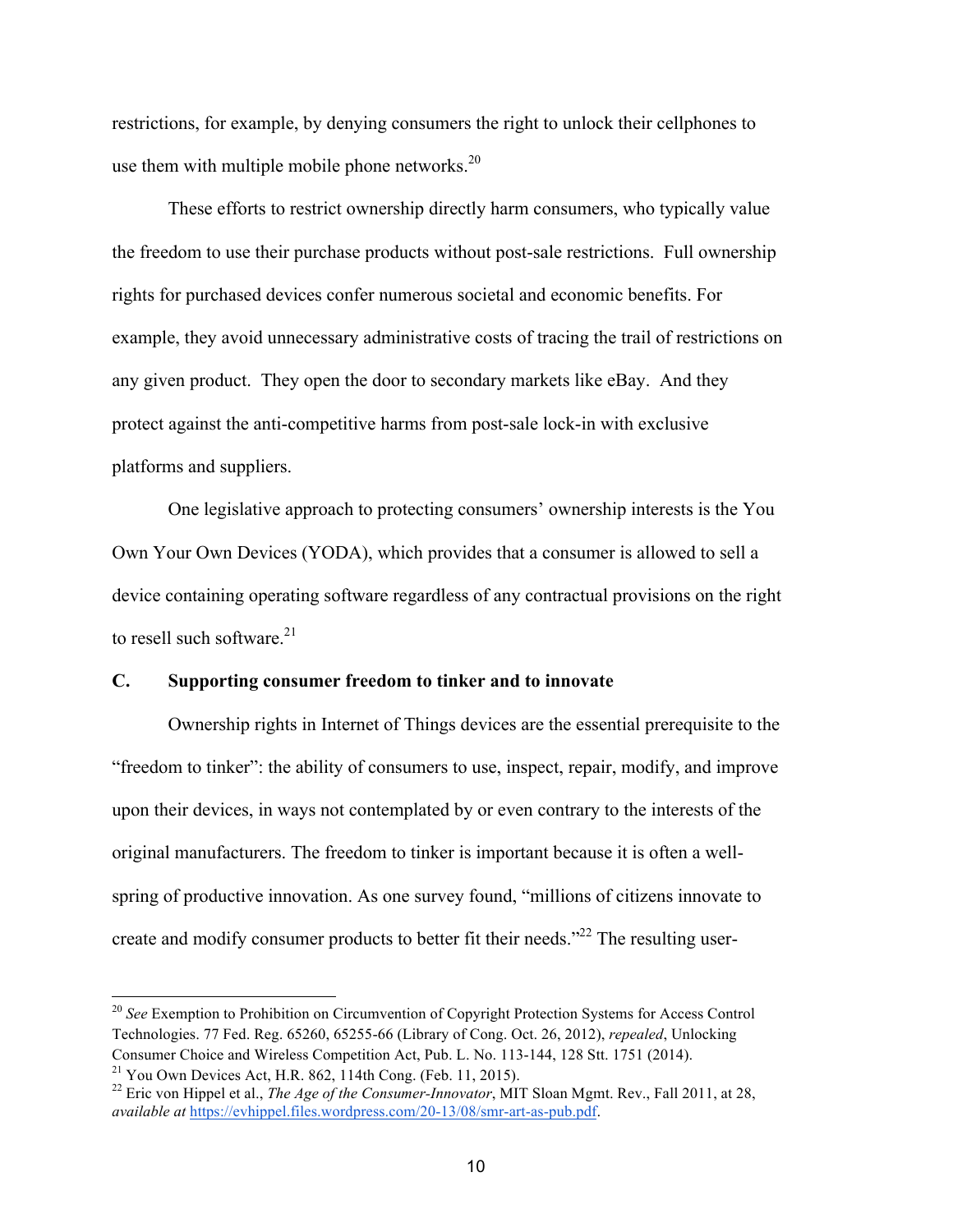driven innovations become an "unexpected 'front end' of free innovation designed to serve as an important feedstock to commercial innovation processes in a wide variety of fields."<sup>23</sup> Freedom to tinker therefore does not only benefit the tinkerers, but often manufacturers and the public as a whole. However, many manufacturers seek to curtail such rights.

In addition to the attacks on ownership rights discussed above, the anticircumvention provisions of the Digital Millennium Copyright Act provide another avenue for extinguishing the freedom to tinker. By placing technological protection measures on consumer products and using 17 U.S.C. § 1201 to prevent consumers from circumventing those measures, manufacturers may also dictate what consumers can and cannot do with their property. Some of the most celebrated cases on § 1201 feature precisely the type of behavior: a printer manufacturer denying consumers the right to refill their toner cartridges,  $24$  and a garage door opener manufacturer disallowing its customers from using aftermarket clicker transmitters.<sup>25</sup> These attempts at control have not lessened over the past decade, as filings and testimony at last year's triennial proceedings have demonstrated the interest of a number of manufacturers to continue using embedded software and access controls upon it to prevent users from adapting their products. <sup>26</sup>

NTIA should consider the potential impact of § 1201 on IoT devices, including various proposals to limit its misapplication. These include legislation such as the

<sup>&</sup>lt;sup>23</sup> *Id.* at 29.<br><sup>24</sup> *See Lexmark Int'l, Inc. v. Static Control Components, Inc., 387 F.3d 522 (6th Cir. 2004).*<br><sup>25</sup> *See Chamberlain Group, Inc. v. Skylink Techs., Inc., 381 F.3d 1178 (Fed. Cir. 2004).*<br><sup>25</sup> *See Exem* 

Technologies, Notice of Proposed Rulemaking, 79 Fed. Reg. 73856 (noting receipt of forty-four petitions for exemptions), http://www.copyright.gov/fedreg/2014/79fr73856.pdf.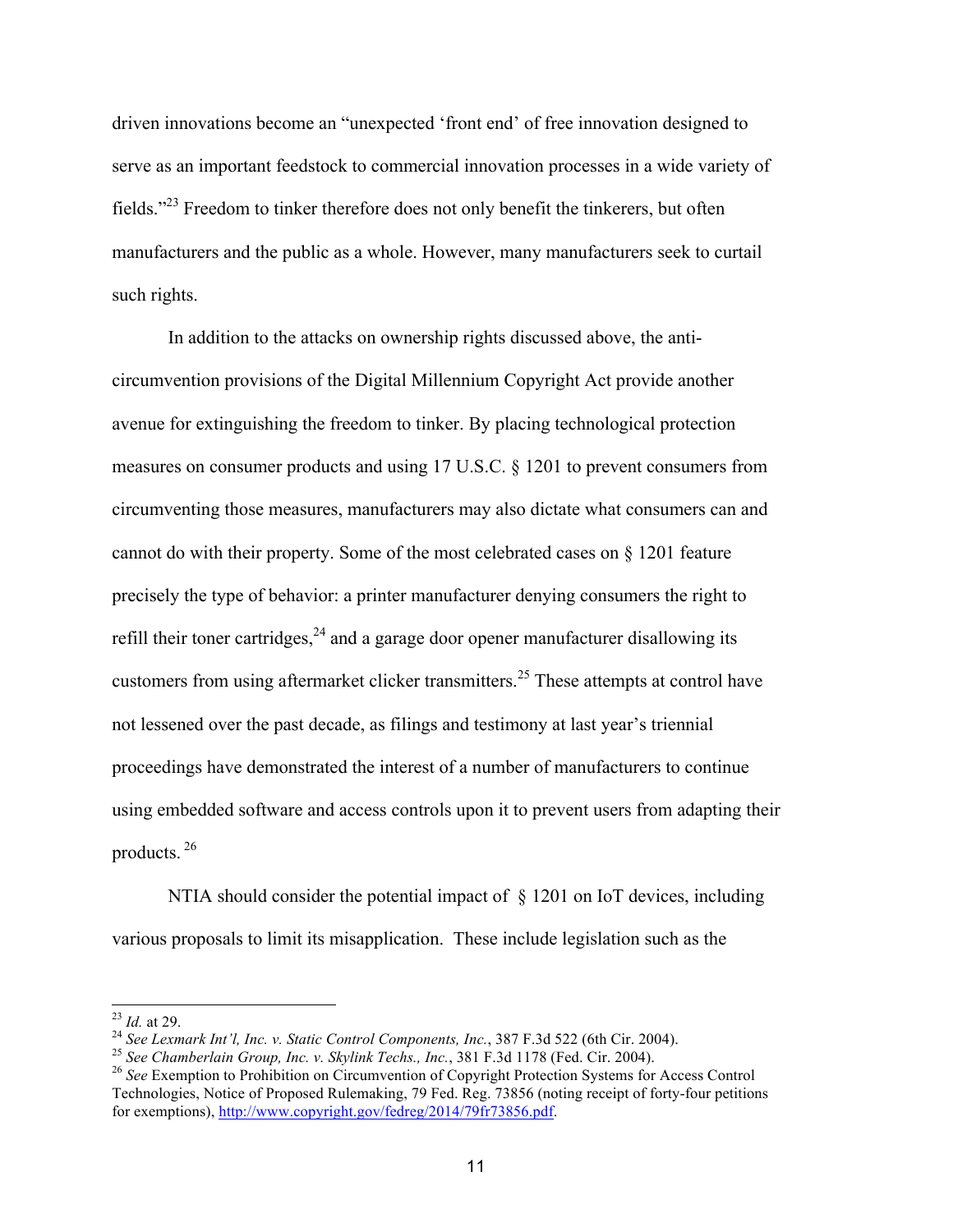Unlocking Technology  $Act^{27}$  and the Breaking Down Barriers to Innovation Act,  $^{28}$  as well as legislative and administrative changes that would make it easier to obtain an exemption from anti-circumvention prohibitions, to keep that exemption over time, and to seek the assistance of technical experts in carrying out the exempted activity. Furthermore, the government should encourage efforts to limit the impact of anticircumvention prohibitions on security research.

### **Responses to Question 17**

Question 17 asks how the government should "address or respond to privacy concerns about the IoT."

IoT raises numerous privacy and data security concerns based on the quantity and granularity of data communicated by software-enabled devices. Even when anonymized by stripping out personally identifying information, data can nevertheless reveal the identity of individuals through an analytic process called "deanonymization."29 A 2012 investigation revealed that the big-box chain Target, through aggregation of personal data, was able to determine whether young women were pregnant — at times even before they or their parents knew.<sup>30</sup> And the potential for revealing data only increases as IoT

<sup>&</sup>lt;sup>27</sup> Unlocking Technology Act of 2015, H.R. 1587, 114th Cong. (Mar. 24, 2015).<br><sup>28</sup> Breaking Down Barriers to Innovation Act of 2015, S. 990, 114th Cong. (Apr. 16, 2015), and H.R. 1883, 114th Cong. (Apr. 16, 2015).

<sup>29</sup> *See* Paul Ohm, *Broken Promises of Privacy: Responding to the Surprising Failure of Anonymization*, 57 UCLA L. Rev. 1701, 1716–22 (2010), http://www.uclalawreview.org/pdf/57-6-3.pdf (describing several examples of anonymized datasets where individual records were reidentified with individuals); Petition for Declaratory Ruling at 6–8, In re Petition of Pub. Knowledge et al. for Declaratory Ruling Stating that the Sale of Non- Aggregate Call Records by Telecomms. Providers without Customers Consent Violates Section 222 of the Commc'ns Act, WC Docket No. 13-306 (FCC Dec. 11, 2013). <sup>30</sup> *See* Charles Duhigg, *How Companies Learn Your Secrets,* N.Y. Times Mag. (Feb. 16, 2012), h

p://www.nytimes.com/2012/02/19/magazine/shopping-habits.html ("As [Target's researcher Andrew] Pole's computers crawled through the data, he was able to identify about 25 products that, when analyzed together, allowed him to assign each shopper a 'pregnancy prediction' score. More important, he could also estimate her due date to within a small window, so Target could send coupons timed to very speci c stages of her pregnancy.").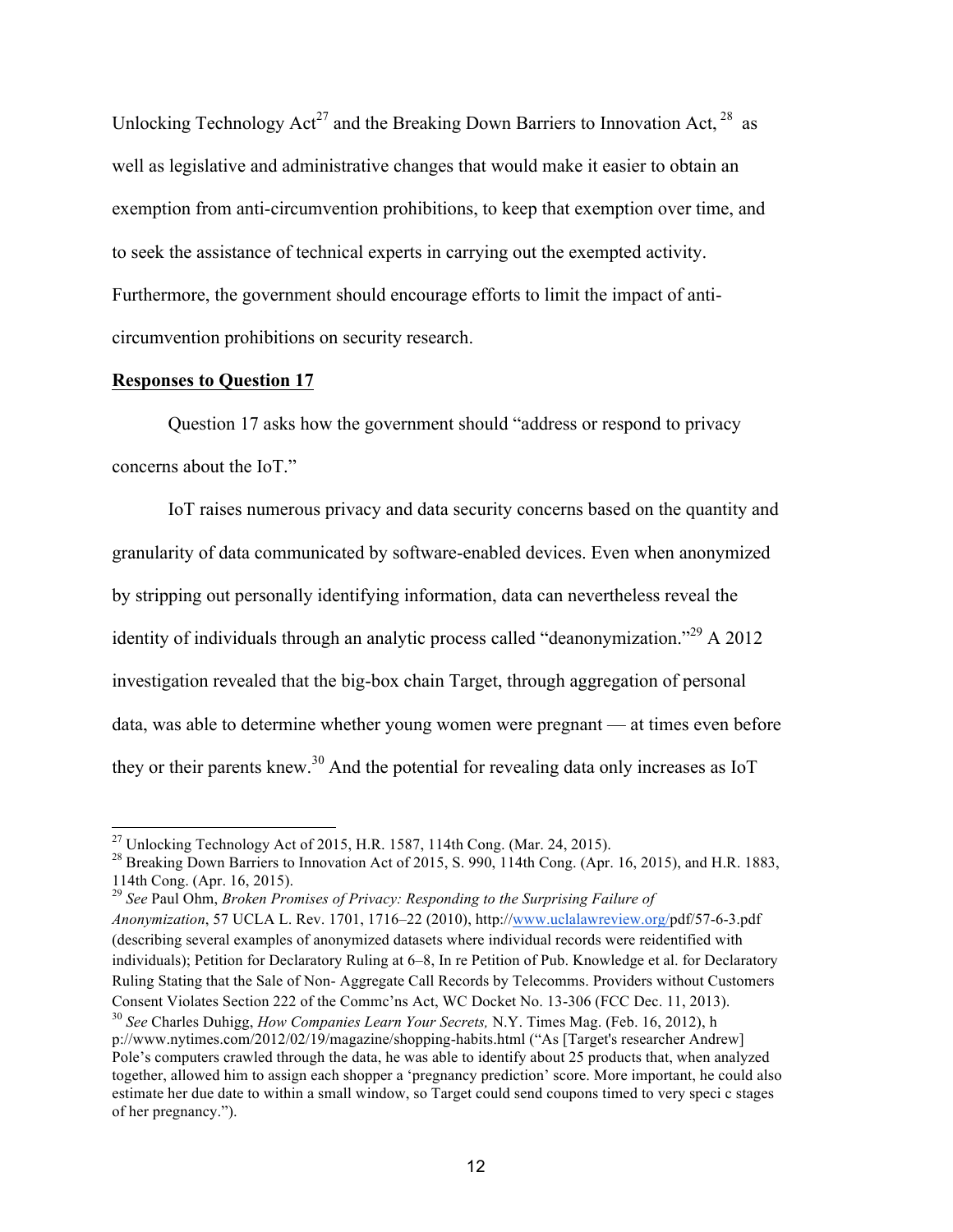devices become more prevalent. Such devices install within a person's household numerous small computers in thermostats, refrigerators, door locks, and other devices. Many of these small computers communicate on the Internet, oftentimes without knowledge or consent of their owners, and these communications may not be encrypted.<sup>31</sup>

IoT devices thus provide broadband internet access service (BIAS) providers a new opportunity to collect a valuable category of data. These providers are in a position not only to learn what devices the subscriber owns but potentially much of the information they transmit. Because the online activities of these devices are not always fully understood by their owners, a BIAS provider could easily know more information about subscribers than the subscribers ever believed they had revealed. Accordingly, the volume of information passed from a subscriber through a BIAS provider provides an enormous opportunity for the collection of private information. No wonder, then, that a leading scholar described such providers as being "the single greatest point of control and surveillance."<sup>32</sup> These possibilities should raise significant concerns and highlight the need for close attention to how to oversee BIAS providers' use of subscriber information.

Sections 201 and 222 of the Communications Act protect so-called "customer proprietary network information," or "CPNI."<sup>33</sup> In its current privacy proceeding, the FCC is considering whether to require customer consent before traffic data may be sold

<sup>31</sup> *See Nick Feamster, Who Will Secure the Internet of Things?,* Freedom to Tinker (Jan. 19, 2016), https://freedom-to-tinker.com/blog/feamster/who-will-secure-the-internet-of- things/ (noting several Internet of Things devices transmitting video, ZIP codes, and other sensitive data without encryption); Lorenzo Franceschi-Bicchierai*, Nest thermostat Leaked Zip Codes Over the Internet*, Vice: Motherboard (Jan. 20, 2016), http://motherboard.vice.com/read/nest-thermostat-leaked-home-locations-over-the-internet ("Some smart devices have such li le computing power that they couldn't perform the necessary encryption processes even if their creators wanted them to . . . .").

<sup>32</sup> Paul Ohm, *The Rise and Fall of Invasive ISP Surveillance*, 2009 U. Ill. L. Rev. 1417, 1423. <sup>33</sup> 47 USC §§ 201, 222 (2012).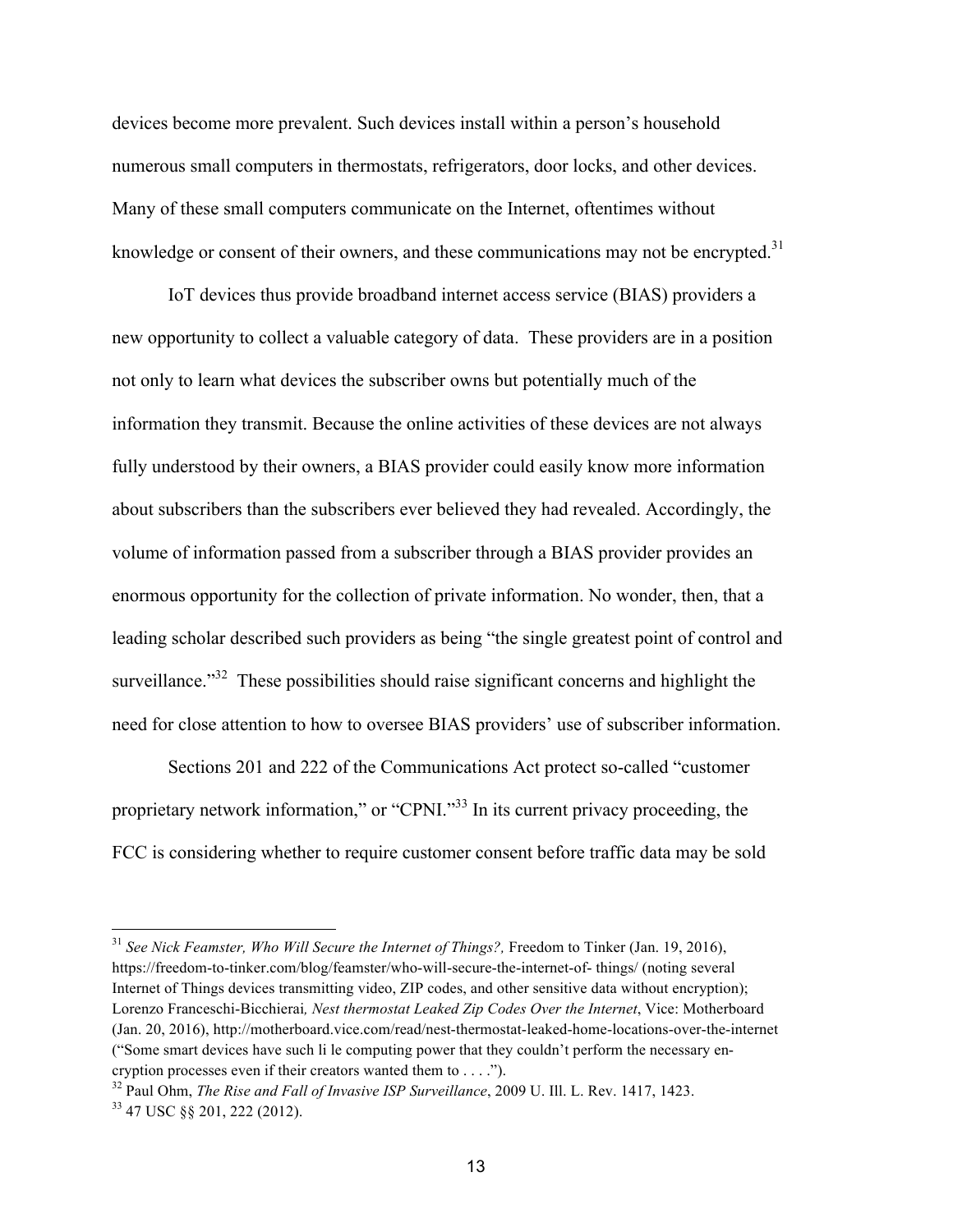or transferred by the ISP.<sup>34</sup> The FCC's authority and active enforcement in this area should be supported and encouraged.

### **Responses to Question 18**

Question 18 asks about other consumer protection issues raised by IoT. Here, the issue of product liability is worth consideration.

In the software industry, vendors typically disclaim liability for defects in their products through boilerplate language in sales contracts and licensing agreements. This has led to an anomalous situation in which software vendors may have a unique ability to exempt themselves from consumer protection laws that are otherwise universally applicable. For example, the toy company VTech has recently declared that it is not liable for defects in its software-embedded products that put the safety and privacy of children at risk.<sup>35</sup> The manufacturers of toy trains and blocks by contrast do not have the ability to put dangerous products into the market while shielding themselves from liability. While the legal justifications that allow for such disclaimers are suspect (that shrink-, click-, or browse-wrap contract should be enforceable, or that owners of copies of software require special permission to run the software), in the case of pure software products, there may be valid policy arguments as to why software developers should perhaps not be subject to the same levels of tort liability for defects. General-purpose software may be put to uses the developer can't predict, and may run on computers of various configurations. Holding developers to a standard of, for instance, strict liability in

<sup>&</sup>lt;sup>34</sup> *In re* Protecting the Privacy of Customers of Broadband and Other Telecommunications Services, 31 F.C.C. Rcd. 2500 (2016) (Notice of Proposed Rulemaking).

<sup>35</sup> Lorenzo Franceschi-Bicchierai, *Hacked Toy Company VTech's TOS Now Says It's Not Liable for Hacks*, MOTHERBOARD (Feb 9, 2016), http://motherboard.vice.com/read/hacked-toy- company-vtech-tos-nowsays-its-not-liable-for-hacks.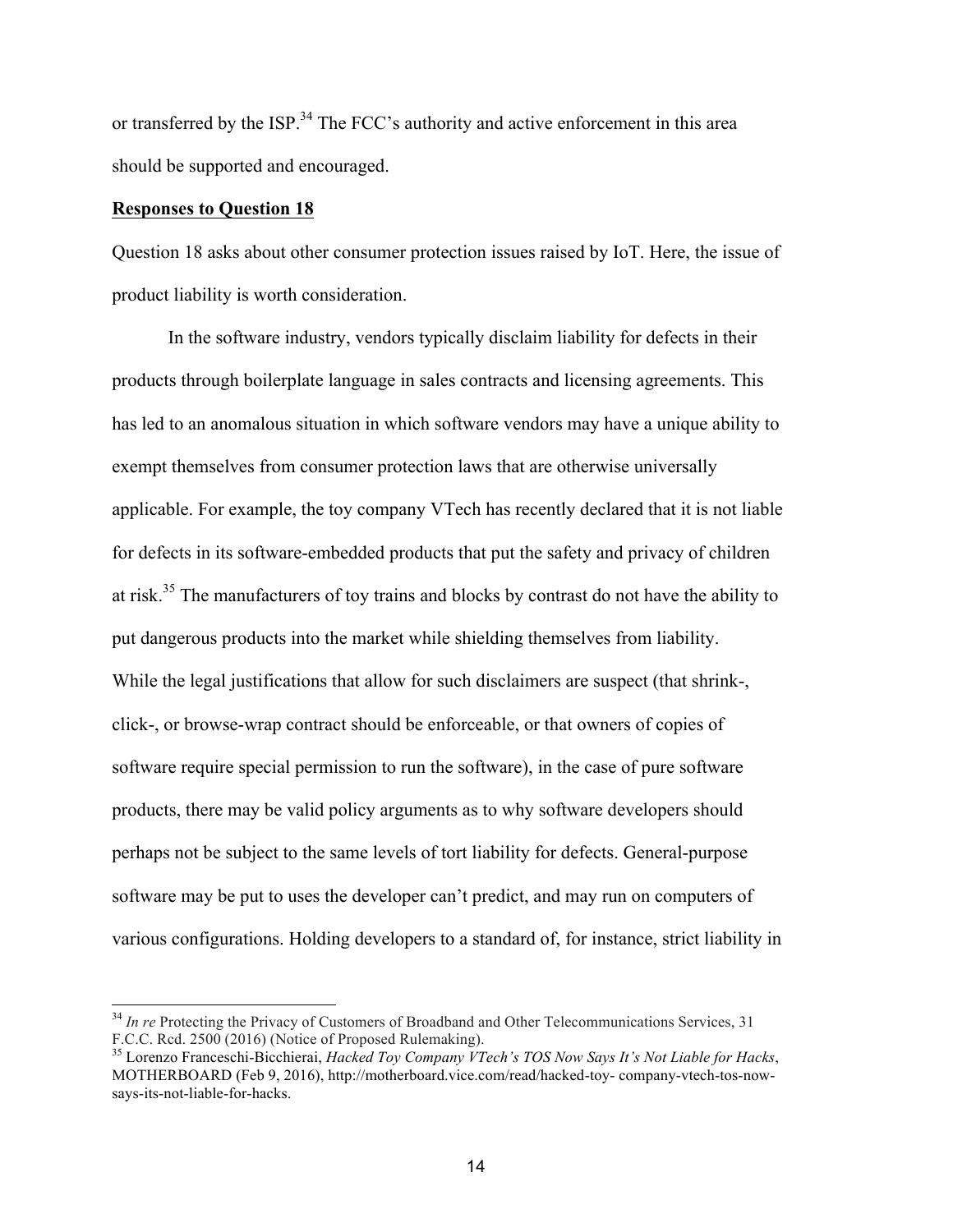such circumstances could chill innovation and simply deter software from being written at all.

However, to the extent that such arguments have merit when applied to software *per se*, they are inappropriate as applied to traditional product liability. A manufacturer or seller should not be able to evade what would otherwise be their responsibilities under the law merely because their products now contain software. Considering how many consumer products do or shortly will contain software, allowing vendors or manufacturers to do this would nullify decades of statutory and common law protections that were designed to protect consumers from poorly-designed or defective products and negligent commercial practices. In the context of a consumer product whether a defect is related to software should not make a difference in a liability analysis.

#### **Responses to Question 19**

Question 19 asks commenters to address the ways in which IoT could "affect and be affected by questions of economic equity."

It is difficult to predict the precise ways in which IoT will help and/or hurt disadvantaged communities, which will depend upon the continued technological development of particular applications and their associated economics. That being said, many commenters have already expressed worries that the growth of IoT will worsen the significant digital divides that already exist today, in the availability, affordability, and adoption of internet service and internet-connected technologies.<sup>36</sup> Public Knowledge shares this concern.

<sup>36</sup> Pew Research Center, *The Internet of Things Will Thrive by 2025*, at 58 (May 14, 2015), available at http://www.pewinternet.org/files/2014/05/PIP\_Internet-of-things\_0514142.pdf.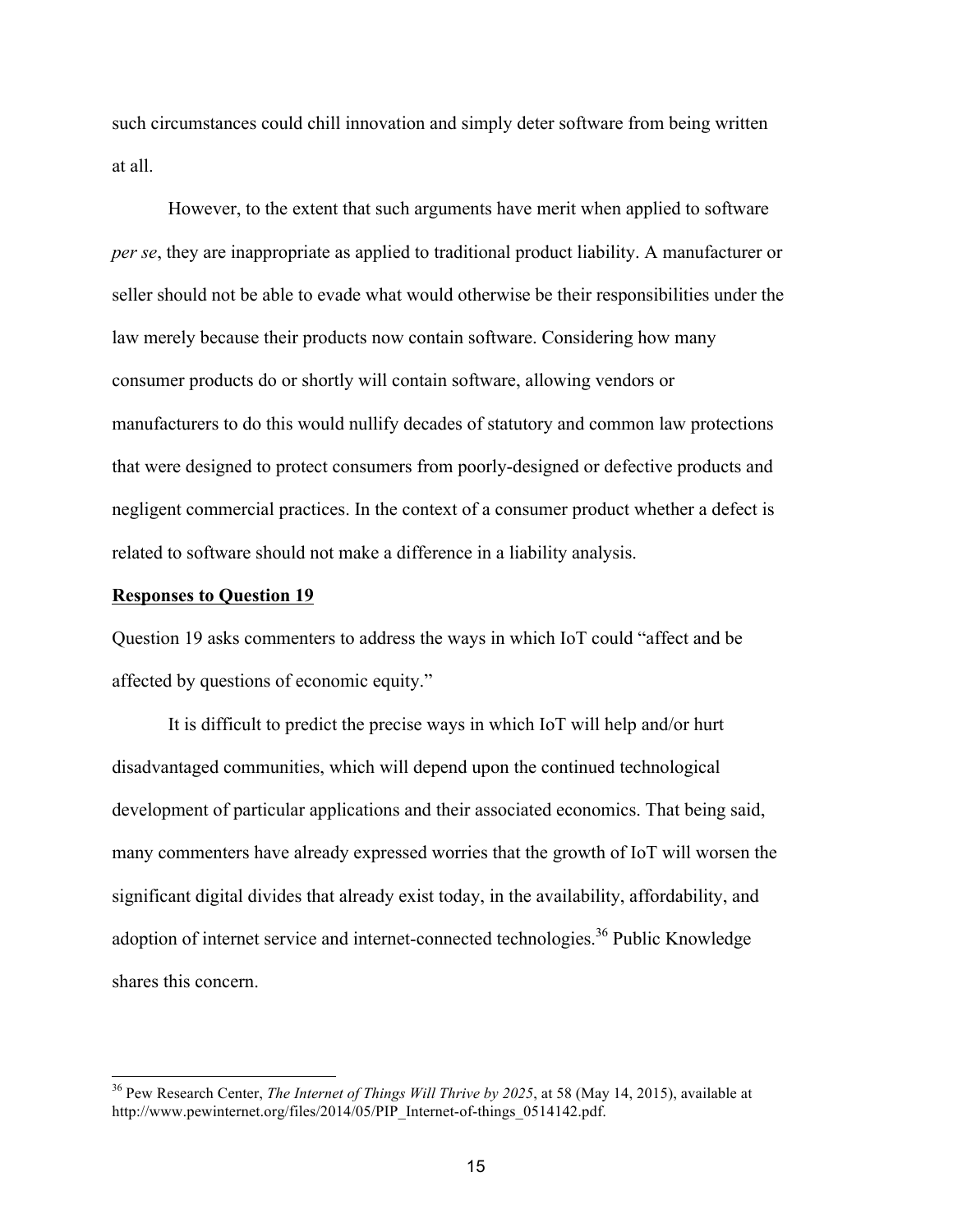Any IoT product or service with significant economic or social benefits has the potential to exacerbate inequities if adoption is limited by demographics, income, geography or otherwise--for example, if IoT products significantly improve the health, productivity, and ease of life of their users, but are only widely available to wealthier individuals. Similarly, if IoT applications are only available to wealthier municipalities to improve environmental quality and transportation infrastructure, the disparities in opportunity and quality of life relative to lower-income communities will only increase.

At a minimum, these concerns underscore the need for greater efforts to reduce digital divides in broadband internet access. A 2015 survey found that only 41% of households with annual incomes of less than \$20,000 have broadband service at home--a decline from 46% in 2013.<sup>37</sup> In this same group, an additional 21% of households had mobile internet access through a smartphone.<sup>38</sup> But it is uncertain at best whether the most valuable consumer IoT applications will be available to users with smartphone-only internet access. And in any event, 38% of households in this group were without either a home or mobile internet subscription.<sup>39</sup> While there may be ways around this barrier to IoT adoption--for example, if data service is bundled with a physical device--in practice, NTIA should assume that households without dependable broadband access are very likely to be left behind in the adoption and resulting benefits of IoT, at least for consumer-facing applications. The equitable effects of IoT thus depend on the

<sup>37</sup> Pew Research Center, *Home Broadband 2015*, at 2 (December 21, 2015), available at http://www.pewinternet.org/files/2015/12/Broadband-adoption-full.pdf.<br><sup>38</sup> *Id.* <sup>39</sup> *Id* 

<sup>16</sup>